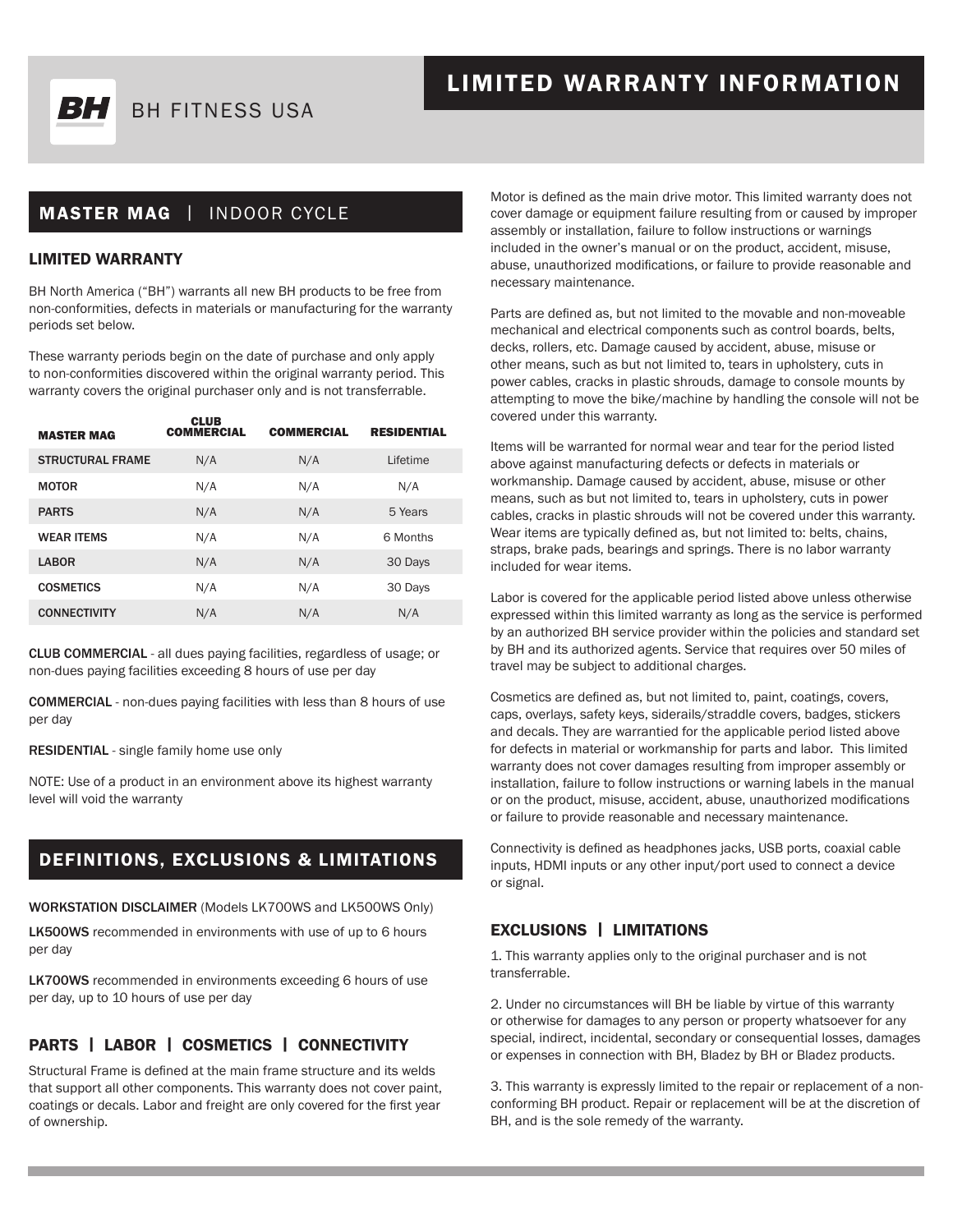4. Do not use equipment in any location that is not climate controlled, such as but not limited to: garages, porches, pool rooms, saunas, bathrooms, car ports or outdoors. Failure to comply may void the warranty.

5. Parts reconditioned to "as new condition" by BH or its authorized agents may sometimes be supplied as warranty replacement parts and constitutes fulfillment of the warranty terms. Any warranty replacement parts shall be warranted for the remainder of the original warranty term.

6. This warranty does not cover damage or equipment failure due to electrical within that is not in compliance with applicable electrical codes and BH owner's manual specifications.

7. Deck and belt replacements are limited to one per treadmill under the Wear Item warranty (replacements due to defect in material or workmanship will not count against this replacement). Reason and necessary maintenance includes proper lubrication of the running deck and tread belt areas. Failure to maintain proper levels of lubrication will void this limited warranty.

8. This limited warranty applies only for the terms laid out above for the applicable environment with which the product was installed in (i.e.: Club Commercial, Commercial or Residential).

9. This limited warranty is valid only in the United States of America and Canada

#### This warranty shall NOT apply to the following:

1. Failure to provide reasonable and necessary maintenance

2. Software limitations and upgrades, or software defects that do not materially and negatively affect the exercise functionality of the product under normal use conditions at the time of installation. (This is including, but not limited to, internal and on-board software, external applications and third-party software or applications.)

3. Batteries or other consumable goods

4. Repairs performed on equipment missing a serial number or with the serial number tag that has been altered or removed, without first getting approval and authorization from BH prior to the service.

5. Service calls to correct improper assembly or installation, or instruction on the use of the equipment

6. Pick-up, delivery or freight charges involved with repairs or replacement

7. Any labor charged incurred beyond the labor warranties periods expressed above

8. BH is not responsible for Internet connectivity to its products. This restriction applies to services, such as those provided by an Internet Service Provider (ISP) and also to hardware related to Internet connectivity, such as ethernet cabling, routers, servers and switches, even if purchased through BH as a distributor.

9. BH is not responsible for the quality of television, video, audio or other media supplied to its products. This restriction applies to services, such as those provided by a cable or satellite television provider; to signal strength and clarity; and also to hardware related to the reception and delivery of television, video, audio and other media. Such hardware may include, but is not limited to: audio,

video and RF cabling, connectors, receivers, modulators, combiners, amplifiers, splitters, antennae, HDMI and coaxial cables, etc.

10. BH cannot guarantee that the heart rate measurement system on its product will work accurately for all users. Contact heart rate performance may vary based upon a wide variety of factors such, but not limited to: user's physiology, fitness level, age, environmental conditions, dirty/dry/oily hands, lotions, thick skin, excessive vibration, etc. BH recommends using a wireless chest strap on all BH products that are compatible with one.

11. BH does not warranty the work or product of third party companies (ISPs, facility entertainment systems, etc.)

12. Cosmetic, structural or functional damage (including rust, corrosion and unusual wear) caused by failure to follow the instructions in the owner's manual, warning labels on the product or failure to provide reasonable or adequate maintenance to the product

13. Pre-delivery set up is not covered by this warranty.

14. Components that require replacement due to dirt or lack of maintenance are not covered by this warranty.

15. Repairs necessary because of operator abuse or negligence or the failure to operate and maintain the equipment according to the instructions contained in the owner's manual are not covered by this warranty

#### CLAIMS PROCEDURE

BH Limited Warranty service may be obtained by contacting the authorized BH dealer from whom the product was purchased or by contacting BH Support at:

| email | support team@support.bhnorthamerica.com        |
|-------|------------------------------------------------|
| web   | https://support.bhnorthamerica.com/ticket/open |
| phone | 1-866-325-2339                                 |

#### WARRANTY REGISTRATION

To easily and quickly register your product online, please visit: https://support.bhnorthamerica.com/warranty-registration

#### CONTACT US

For more information about our products or to learn more about BH, please visit our website at: www.BHfitnessUSA.com

#### BH North America Corporation

620 N. 2nd Street St. Charles, MO. 63301 www. BHFitnessUSA.com 1-866-325-2339 Monday-Friday, 8am-5pm–Central Time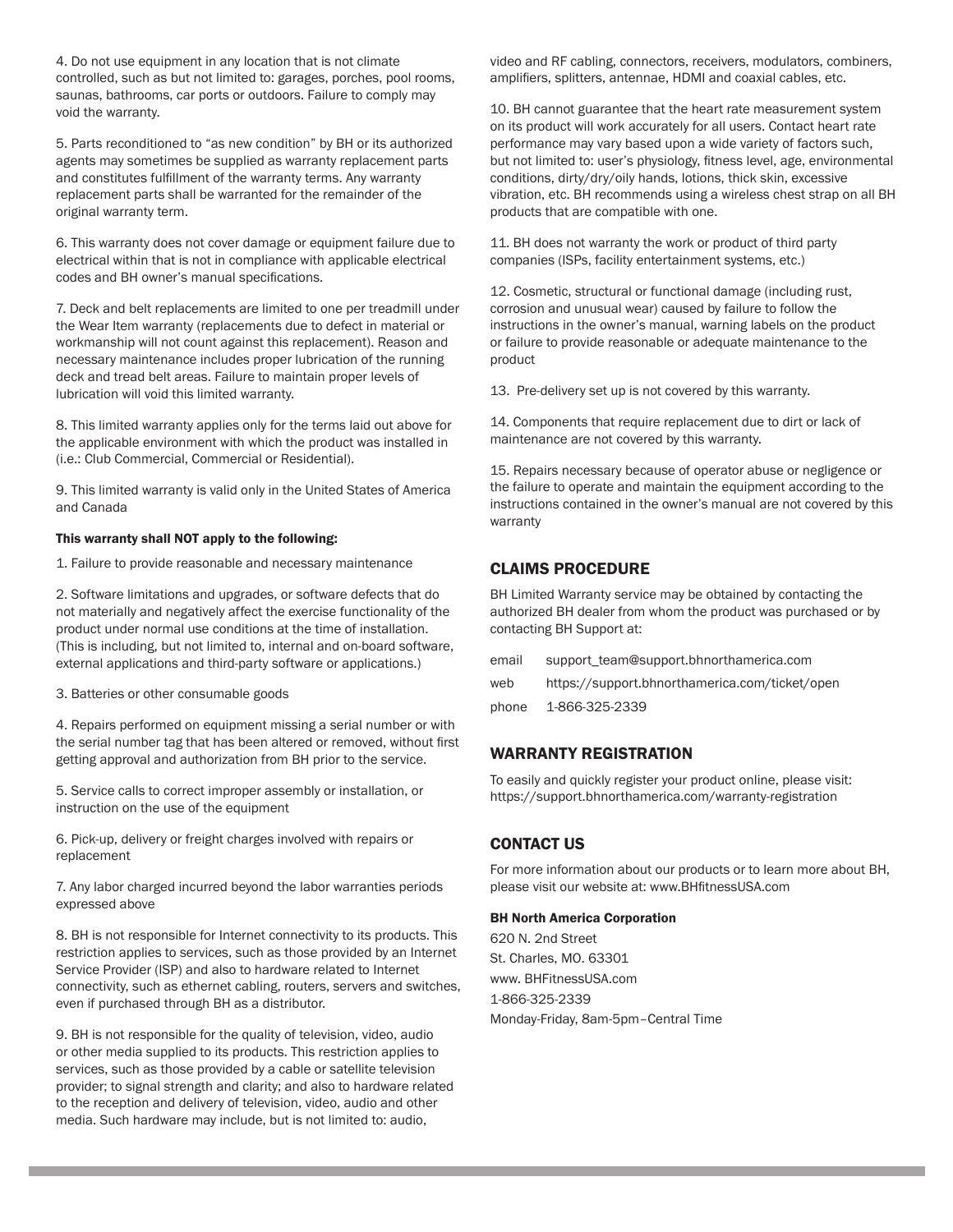

## MASTER MAG | CYCLE D'INTÉRIEUR

#### GARANTIE LIMITÉE

BH North America (« BH ») garantit que tous les nouveaux produits BH sont exempts de non-conformités, de défauts de matériaux ou de fabrication pour les périodes de garantie indiquées ci-dessous.

Ces périodes de garantie commencent à la date d'achat et s'appliquent uniquement aux non-conformités découvertes pendant la période de garantie initiale. Cette garantie s'applique uniquement à l'acheteur d'origine et n'est pas transférable.

| <b>MASTER MAG</b>               | <b>CLUB</b><br><b>COMMERCIAL</b> | <b>COMMERCIAL</b> | <b>RÉSIDENTIEL</b> |
|---------------------------------|----------------------------------|-------------------|--------------------|
| <b>CADRE STRUCTUREL</b>         | N/A                              | N/A               | Durée de vie       |
| <b>MOTEUR</b>                   | N/A                              | N/A               | N/A                |
| <b>PIÈCES</b>                   | N/A                              | N/A               | 5 ans              |
| <b>ARTICLES D'USURE NORMALE</b> | N/A                              | N/A               | 6 mois             |
| <b>MAIN D'OEUVRE</b>            | N/A                              | N/A               | 30 jours           |
| <b>PRODUITS ESTHÉTIQUES</b>     | N/A                              | N/A               | 30 jours           |
| <b>CONNECTIVITÉ</b>             | N/A                              | N/A               | N/A                |

Club Commercial - dans une installation commerciale, quelle que soit son utilisation ; ou dans une installation non commerciale dépassant 8 heures d'utilisation par jour

Commercial - dans une installation non commerciale avec moins de 8 heures d'utilisation par jour

Résidentiel - utilisation résidentielle uniquement

REMARQUE : L'utilisation du produit dépassant la limite applicable à la garantie annule celle-ci

## DÉFINITIONS, EXCLUSIONS ET LIMITATIONS

AVERTISSEMENT CONCERNANT LE POSTE DE TRAVAIL (Modèles LK700WS et LK500WS uniquement)

Il est suggéré de ne pas dépasser 6 heures d'utilisation par jour pour le LK500WS

Le LK700WS est recommandé là où son utilisation est au-delà de 6 heures par jour, et ne dépassant pas 10 heures par jour

# PIÈCES | MAIN D'OEUVRE | PRODUITS ESTHÉTIQUES | CONNECTIVITÉ

Le cadre structurel comprend la structure principale et ses soudures qui relient tous les autres composants. Cette garantie ne couvre pas la peinture, les revêtements ou les décalcomanies. La main-d'œuvre et le fret ne sont couverts qu'au cours de la première année suivant son achat.

Le moteur est défini comme le moteur d'entraînement principal. Cette garantie limitée ne couvre pas les dommages ou les pannes d'équipement résultant ou causés par un assemblage ou une installation incorrects, le non-respect des instructions ou des avertissements figurant dans le manuel du propriétaire ou sur le produit, un accident, une mauvaise utilisation, des modifications non autorisées ou tout manquement à fournir un entretien raisonnable et nécessaire.

Les pièces comprennent, sans toutefois s'y limiter, les composants mécaniques et électriques mobiles et non mobiles tels que les tableaux de commande, les courroies, les plates-formes, les rouleaux, etc. Les dommages causés par un accident, un usage abusif, une mauvaise utilisation ou une utilisation non prévue, tels que, sans toutefois s'y limiter, des déchirures dans la garniture, des coupures dans les câbles électriques, des fissures dans les haubans en plastique, des dommages aux fixations de la console causer par le déplacement du vélo / ce la machine en tenant par la console ne sont pas couverts par cette garantie.

L'usure normale des pièces est couverte pour la période indiquée cidessus pour une cause non liée à un défaut de matériaux et de fabrication. Les dommages causés par un accident, un usage abusif, une mauvaise utilisation ou une utilisation non prévue, tels que, sans toutefois s'y limiter, des déchirures dans les meubles rembourrés, des coupures dans les câbles électriques, des fissures dans des haubans en plastique ne seront pas couvertes par cette garantie. L'usure normale est couverte pour les pièces suivantes : ceintures, chaînes, sangles, plaquettes de frein, paliers et ressorts. La garantie de main-d'œuvre ne s'applique pas pour ces pièces.

La main-d'œuvre est couverte pour la période applicable indiquée ci-dessus, sauf indication contraire dans la présente garantie limitée, à condition que le service soit exécuté par un fournisseur de services agréé BH dans le respect des politiques et des normes définies par BH et ses agents agréés. Les services nécessitant plus de 50 miles de trajet peuvent être soumis à des frais supplémentaires.

Les produits cosmétiques comprennent, sans toutefois s'y limiter, à la peinture, les revêtements, les couvertures, les capuchons, le revêtement, les clés de sécurité, les barrières, les badges, les autocollants et les décalcomanies. Ils sont sous garantie pour la période applicable indiquée ci-dessus pour des défauts de matériau et de fabrication des pièces et de la main-d'œuvre. Cette garantie limitée ne couvre pas les dommages résultant d'un montage ou d'une installation incorrects, du non-respect des instructions ou des étiquettes d'avertissement figurant dans le manuel ou sur le produit, d'une mauvaise utilisation, d'un accident, d'une utilisation abusive, de modifications non autorisées ou tout manquement à fournir un entretien raisonnable et nécessaire.

Les items de connectivité comprennent les prises casque, les ports USB, les entrées de câble coaxial, les entrées HDMI ou toute autre entrée / port utilisé pour connecter un périphérique ou un signal

#### EXCLUSIONS ET LIMITATIONS

1. Cette garantie est accordée uniquement à l'acheteur d'origine et n'est pas transférable

2. En aucun cas, BH ne sera responsable, en vertu de la présente garantie ou de toute autre garantie tacite, des dommages causés à une personne ou à un bien sans égard à la nature des pertes, des dommages ou des dépenses, indirects, spéciaux, fortuits ou consécutifs, en rapport avec les produits de BH, de Bladez de BH ou de Bladez.